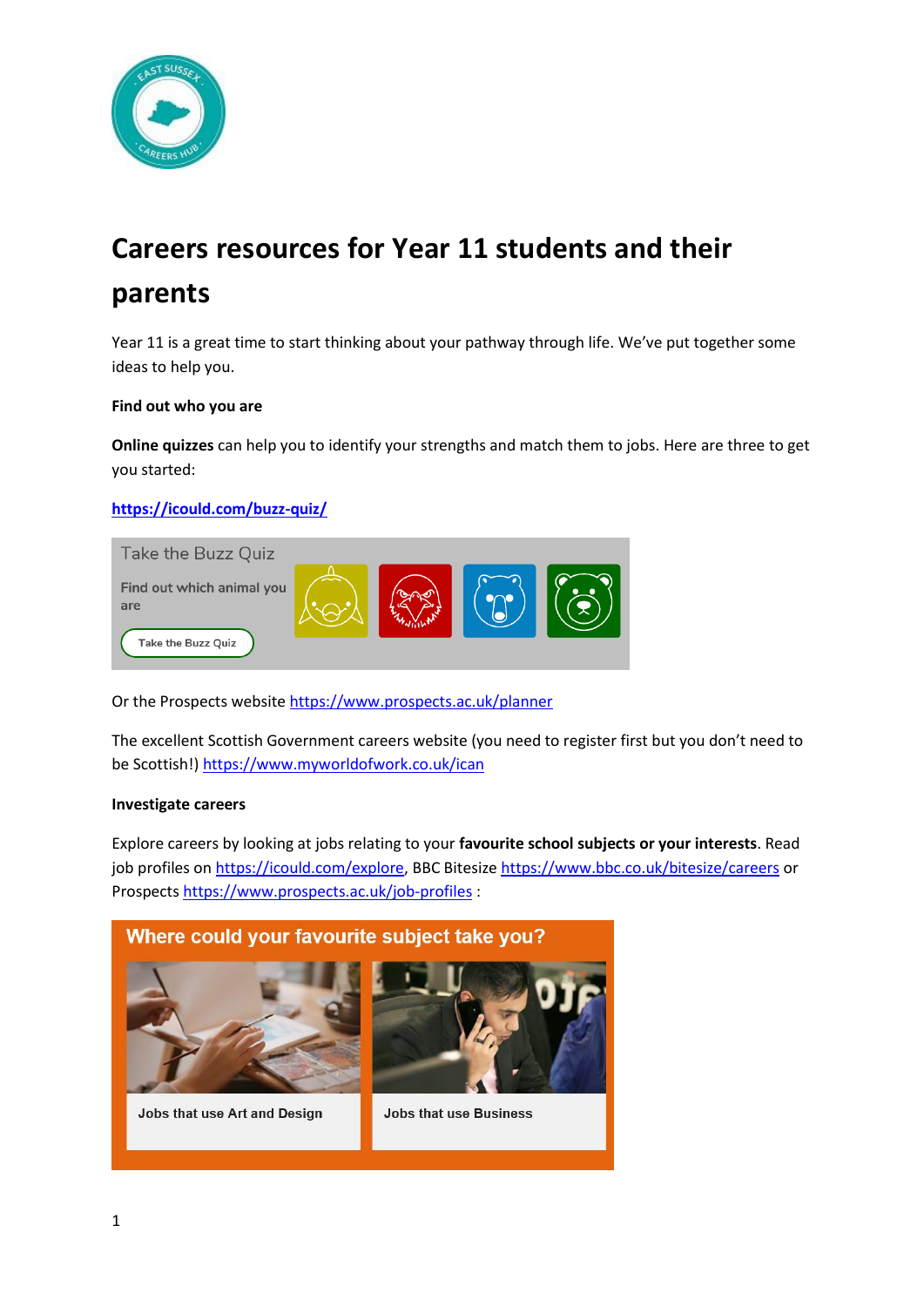

# **Focus on growth areas in places you'd like to live.** These East Sussex industries are expanding:

| <b>Industry</b>          | Example job roles                                 | <b>Find out more</b>                              |
|--------------------------|---------------------------------------------------|---------------------------------------------------|
| Construction             | Architect, Civil engineer,                        | https://www.goconstruct.org/                      |
|                          | Project Manager,                                  |                                                   |
|                          | Electrician, Quantity                             |                                                   |
|                          | Surveyor                                          |                                                   |
| Engineering and          | Mechanical Engineer,                              | https://www.tomorrowsengineers.org.uk/students/   |
| manufacturing            | Production Manager,                               | career-finder/                                    |
|                          | Welder, Electronics                               | https://www.engineerjobs.co.uk/careers-           |
|                          | Assembler                                         | advice/where-to-start/the-different-types-of-     |
|                          |                                                   | engineering-sectors                               |
|                          |                                                   | https://www.wisecampaign.org.uk/what-we-          |
|                          |                                                   | do/expertise/welcome-to-my-skills-my-life/        |
|                          |                                                   |                                                   |
|                          |                                                   |                                                   |
| Creative and             |                                                   | https://www.screenskills.com/careers/             |
|                          | Graphic Designer, Animator,                       | https://thecreativeindustries.co.uk/industries    |
| Digital                  | Search Engine Optimisation<br>Executive, Software | https://ccskills.org.uk/careers/advice/article/a- |
|                          | Developer, Helpdesk                               | creative-digital-career                           |
|                          | Engineer, Website                                 | https://digital.nhs.uk/about-nhs-                 |
|                          | producer                                          | digital/careers/the-academy-at-nhs-digital        |
|                          |                                                   |                                                   |
| <b>Health and Social</b> | Health:                                           | https://www.stepintothenhs.nhs.uk/                |
| Care                     | There are 350 different job                       | https://www.jobs.nhs.uk/                          |
|                          | roles in the NHS                                  | https://www.eastsussex.gov.uk/jobs/               |
|                          | <b>Social care:</b>                               | https://www.skillsforcare.org.uk/Careers-in-      |
|                          | Social worker, Support                            | care/Think-Care-Careers.aspx                      |
|                          | Worker, Nursery Assistant                         |                                                   |
| Land-based               | Landscape Architect,                              | https://www.golandscape.co.uk/                    |
| Industries               | Garden Designer, Farm                             | https://www.fwi.co.uk/careers                     |
|                          | Manager, Sales Manager,                           |                                                   |
|                          | Agri-Technologist, Food                           |                                                   |
|                          | Scientist                                         |                                                   |
| Visitor Economy          | Chef, Retail Manager, Hotel                       | https://www.caterer.com/advice/career-advice      |
|                          | Manager, Housekeeping                             |                                                   |
|                          | Manager, Bar Manager                              |                                                   |

**Large employers** are always a good place to look for a wide range of jobs. Two of the largest local employers are the NHS <https://www.jobs.nhs.uk/>and the County Council <https://www.eastsussex.gov.uk/jobs/>